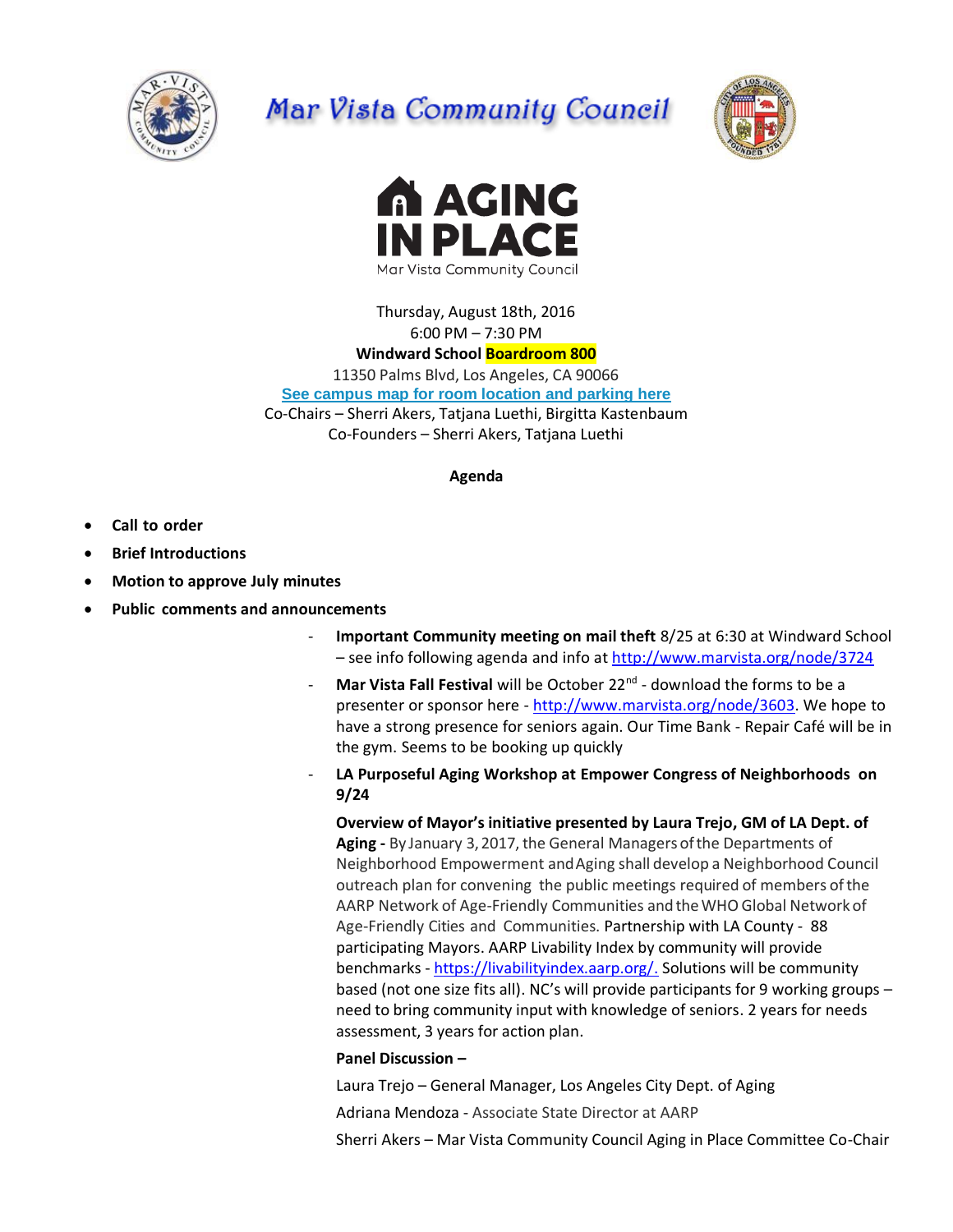Tatjana Luethi – Mar Vista Community Council Aging in Place Committee Co-Chair (moderator)

 **New business – Guest presenter - Joe Barnes, [Compassion & Choices](https://www.compassionandchoices.org/california/)** – understanding the new CA End of Life Option Act. We'll be discussing the new California End of Life Option Act. What do we need to know about eligibility? Do we need to know if our doctors or hospitals will support it? Let's get an overview and have a Q&A.

**The [California](https://leginfo.legislature.ca.gov/faces/billTextClient.xhtml?bill_id=201520162AB15) End Of Life Option Act** was signed into law by **[Governor](https://www.compassionandchoices.org/wp-content/uploads/2016/02/CA-End-of-Life-Option-Act-Signing-Statement.pdf) Jerry Brown on October 5, 2015**. The law authorizes the practice of medical aid in dying, in which mentally capable adults, with six months or less to live, can request a doctor's prescription for medication that they could decide to take in their final days or weeks to end unbearable suffering and die peacefully. The law went into effect June 9, 2016. Let's discuss what we should know.

 **Possible motion re AB-1930 In-home supportive services: family caregivers: advisory committee asking State Assemblymembers:**

 $\bullet$ 

AB-1930 would, until January 1, 2019, establish the In-Home Supportive Services Family Caregiver Benefits Advisory *Committee within the State Department of Social Services,* as specified, for the purpose of describing the availability of, and barriers to accessing, employment-based supports and protections, as specified, and studying the impact of the lack of access to these supports and protections on individuals who provide supportive services a spouse or as the parent of a recipient child. The bill would require the advisory committee to submit a peer-reviewed report to the Legislature, as specified, on or before January 1, 2018.

Whereas by 2030, 20% of our community will be 65 or older

Whereas 1 in 3 will have dementia or Alzheimer's

Whereas Medicare does not cover any of the essential services needed to care for those with dementia – forcing family caregivers out of the work force.

Whereas 25% of Boomers care for an aging parent resulting in an average loss of income of over \$300K. When forced to leave the workplace they face further hardship if taking social security early with a reduction of benefits of almost 30%

The Mar Vista Community Council respectfully urges Assemblymembers Sebastian Ridley Thomas and Autumn Burke to request that AB-1930 In-home supportive services: family caregivers: advisory committee include caring for senior parents and requests their support.

- **Old Business**
- **Future guest presentations**
- a. **September -** Officer Juan Galvan CHP presentation on [Age Well Drive](https://www.chp.ca.gov/programs-services/programs/age-well-drive-smart)  [Smart.](https://www.chp.ca.gov/programs-services/programs/age-well-drive-smart) The program is designed to reduce accidents and pedestrian deaths and injuries experienced by older Californians and to increase seniors' alternate transportation options when driving is no longer an option.
- b. **October - NOTE THIS MEETING WILL BE HELD WEDNESDAY 10/19 DUE TO SPECIAL EVENT AT WINDWARD.** Carol Hahn, MSN, RN, RYT, CPT, CDP - [CarolHahnRN.com](http://carolhahnrn.com/) tools that support making the journey with a loved one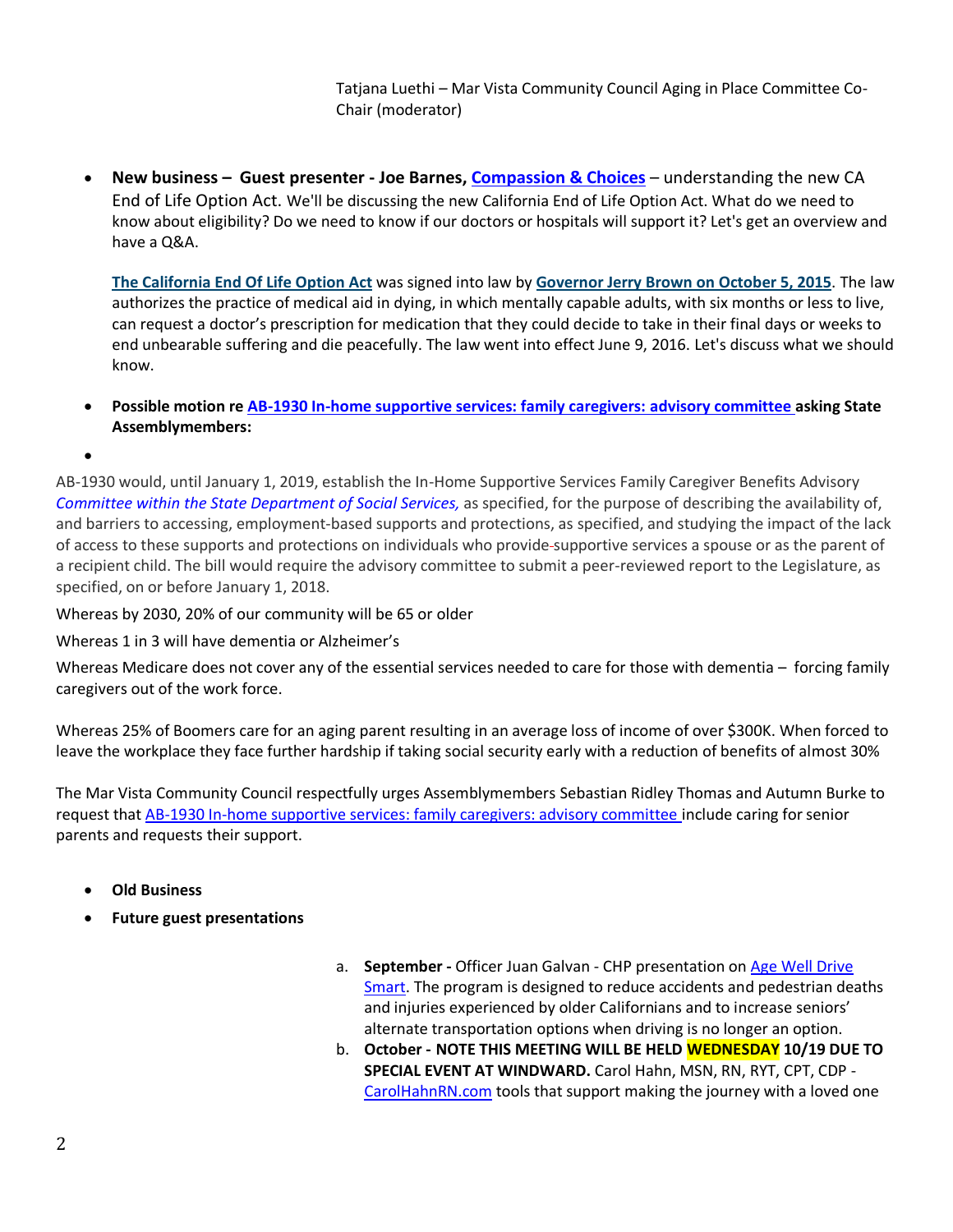with dementia as positive as possible **Wellness and Fitness Nurse** - helping people over 50 increase their quality of life. Certified Dementia Practitioner

- c. **November – NOTE THIS MEETING WILL BE HELD WEDNESDAY 11/16 DUE TO SPECIAL EVENT AT WINDWARD.** Could decluttering actually help us stay in our homes longer? Robin Gurse of [Got Clutter?](http://marvistafallfestival.blogspot.com/2015/09/got-clutter.html) will lead a discussion and gives us tools to accomplish it.
- d. **December –** Mandi Carpenter When is Assisted Living a good choice? How do you assess them?
- e. **January -** Emilia Crotty with LA Walks Safe Routes for Seniors program and campaign, part of the Vision Zero Alliance [\(Facebook](https://www.facebook.com/LAvisionzero/photos) an[d website\)](http://www.visionzeroalliance.org/). TBC
- f. **Film screening and panel discussion?** We could use Windward 2nd floor CTL room which can fit about 130 people comfortably. Attendees prefer this be planned as separate event, not in place of monthly speaker meeting
- **Public comment**
- **Adjourn meeting**

## **COMMUNITY MEETING**

### **ON**

#### **MAIL AND PACKAGE THEFT HOSTED BY THE MVCC COMMITTEE ON PUBLIC SAFETY AND**

### **THE WINDWARD SCHOOL**

Thursday, **August 25, 2016** at 6:30 p.m.

The Windward School (Second Floor CTL) \*

11350 Palms Blvd.

Los Angeles, CA 90066

# **SPECIAL GUESTS**

**Adrian Acosta**, Senior Lead Officer, *LAPD, Pacific Division* **Kenneth Ahn**, Constituent Services Representative, *Office of United States Representative Karen Bass* **Claudia Aragon**, Constituent Services Representative, *Office of United States Representative Karen Bass* **Angel Gomez**, Burglary Detective, *LAPD, Pacific Division* **Gerardo Ramirez**, Inspector, *United States Postal Inspection Service, Los Angeles Office* **Lee Versoza**, Inspector, *United States Postal Inspection Service, Los Angeles Office*

\*Park in Sawtelle lot and see guard for directions.

*\* PUBLIC INPUT AT NEIGHBORHOOD COUNCIL MEETINGS – The public is requested to fill out a "Speaker Card" to address the Board on any agenda item before the Board takes an action on an item. Comments from the public on agenda items will be heard only when the respective item is being considered. Comments from the public on other matters not*